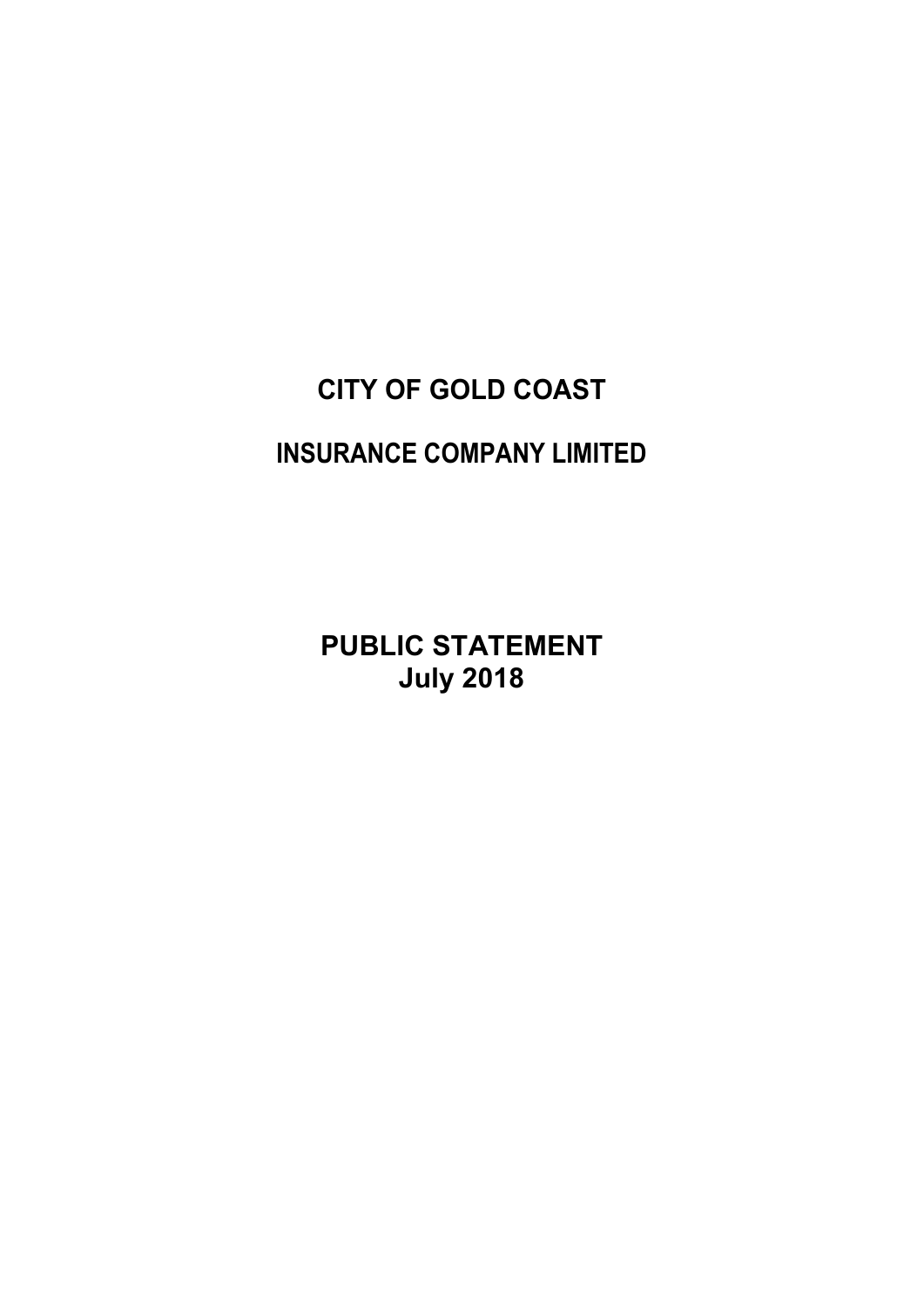# **Table of Contents**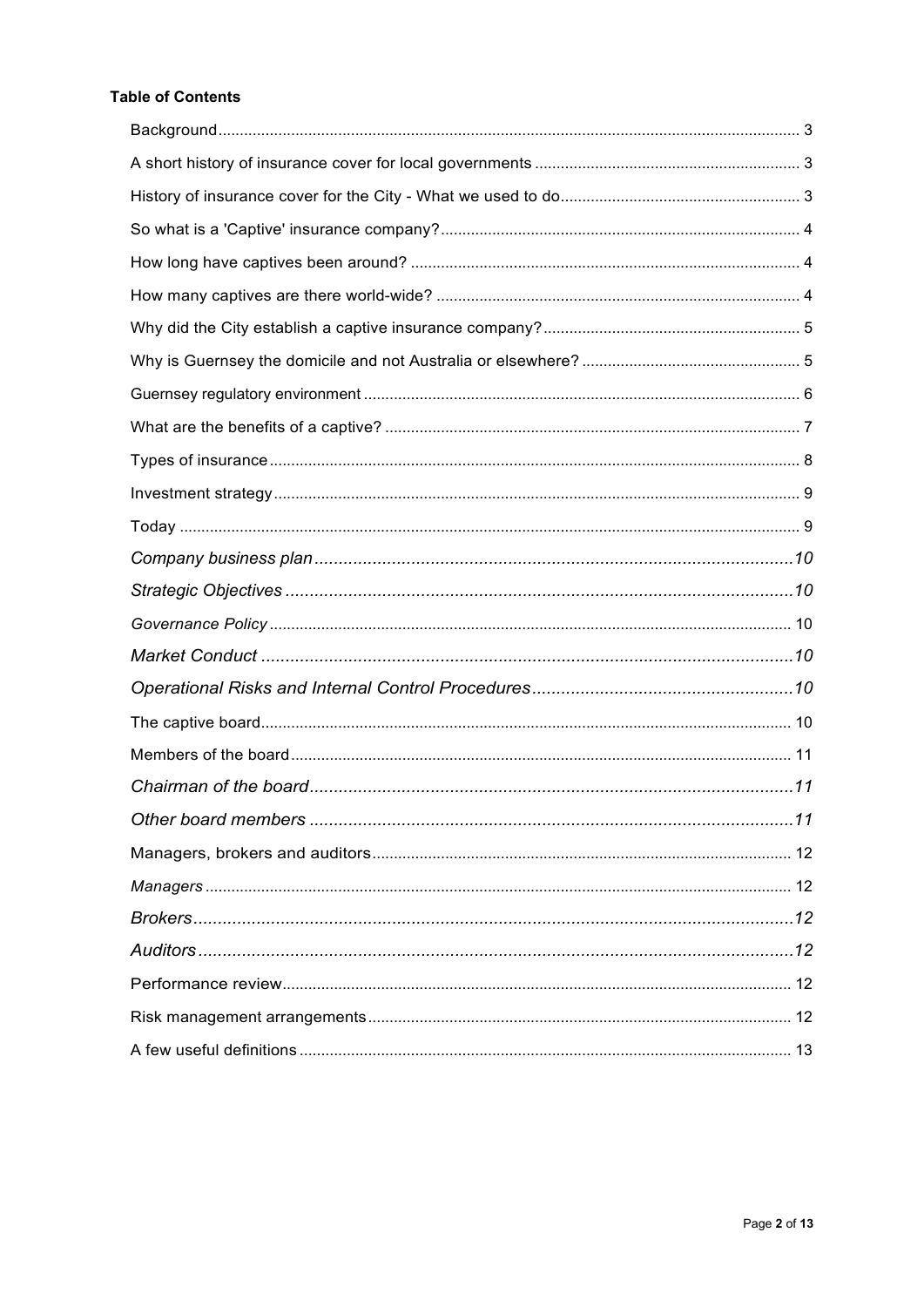# <span id="page-2-0"></span>**Background**

Under the Queensland Local Government Act, Councils are required to have, as a minimum, \$30 million insurance cover for public liability insurance and \$10 million for professional indemnity insurance.

The City of Gold Coast (the City) has greater insurance cover than the minimum. It includes:

- Public liability (loss or damage to a person or their property caused by a breach of duty of care)
- Professional indemnity (covers negligence or breach of duty arising from the performance of professional services)
- Industrial special risks (loss, destruction or damage to City property, including assets such as buildings, stock, plant and machinery)
- Contract works damage (loss or damage arising out of engineering and construction works etc, project materials, plant and equipment)
- Motor accidental damage
- Environmental impairmentliability
- Terrorism risks (mandatory in Australia)
- Other (e.g. business interruption)

#### <span id="page-2-1"></span>**A short history of insurance cover for local governments**

Since 1978, some Councils in Queensland had been participating in an insurance bulk buying pool. In 1988, the Local Government Insurance Service was established because, at the time, it was unusual for Australian insurers to provide liability insurance to Councils.

In 1989 the possibility of Queensland Councils becoming involved in a pooling concept for liability insurance was investigated, however, premium and claim levels at the time were too high. However, also in 1989, Municipal Mutual, which had been established as a result of the pooling of Councils in the United Kingdom, entered the Australian insurance market and for a time, premiums for Councils decreased. By mid-1992, following Municipal Mutual's decision to cease underwriting in Australia from 1 April 1992, premiums were returning to their former levels. The concept of pooling of liability insurance for Queensland Councils was then again investigated.

With very few insurers prepared to provide public liability cover for Councils, arrangements were made with the major government insurance offices (i.e. Suncorp and GIO) for public liability and products liability, excess public liability and professional indemnity and industrial special risks.

The 'Group Insurance Concept' started in NSW and operated in Queensland from mid-1992. In July 1993, Jardine Lloyd Thompson was appointed to investigate the viability of a State-wide liability insurance pool and subsequently created a similar pool in all States.

#### <span id="page-2-2"></span>**History of insurance cover for the City - What we used to do**

By 1996, the City was no longer in the Local Government Mutual pool. At this time, the City also had a large 'excess', a form of self-insurance where certain levels of risk are retained by the City rather than being insured under its public liability cover.

Although from 1996 to 2002, the City was able to demonstrate an excellent claims record under its public and professional liability insurances, it could not secure cover within the Australian insurance market as all Australian insurers declined to provide a premium quote. The City instead negotiated terms, which reflected its favourable claims record, with a London based insurer.

By 2002, public and products liability insurance and professional indemnity insurance were placed in the London insurance market at a premium which compared very favourably with premiums on offer through the Queensland State Liability Pool.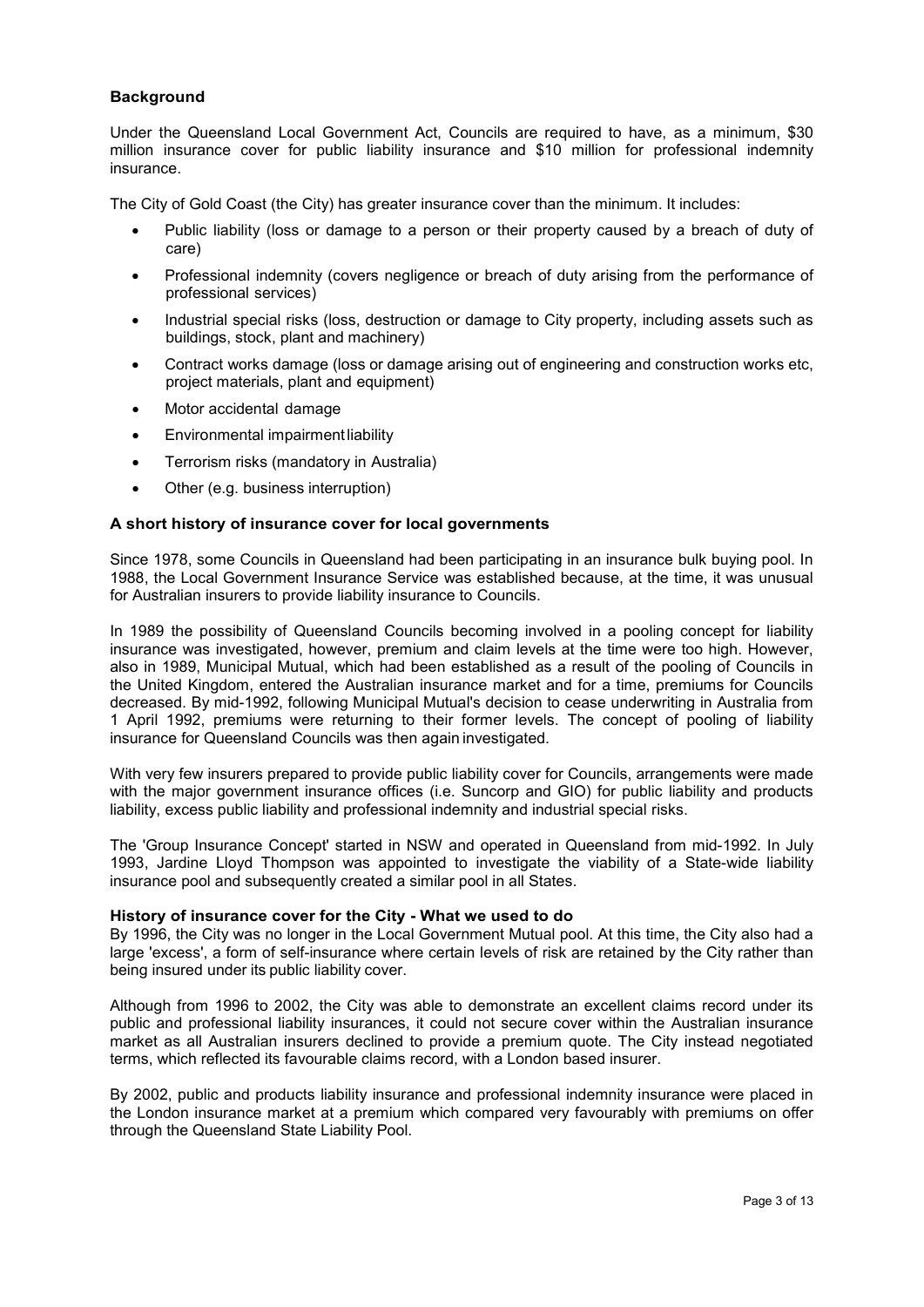The City's ability to achieve a relatively low level of premium in difficult market conditions was due, in part, to personal representations made by City officers to the London insurers. The City's focus on good corporate governance and risk management was recognised by insurers.

# <span id="page-3-0"></span>**So what is a 'Captive' insurance company?**

A Captive insurance company<sup>[1](#page-3-3)</sup>, simply put, is a wholly owned insurance subsidiary of an organisation whose principal business is not insurance.

Captive insurance companies are licensed and regulated and are a mechanism for purchasing 'reinsurance'. (Reinsurance is cover purchased by an insurance company from the wholesale reinsurance market to protect it from losses on the business that it has underwritten.)

Reinsurance is an extension of the concept of insurance, in that it passes on some of the financial risk for which the original insurer is liable to another insurance company, the reinsurer, through the purchase of insurance from the reinsurer. This limits the total loss the original insurer would experience in case of a disaster.

The original insurer and the reinsurer enter into a reinsurance agreement which details the premium to be paid to the reinsurer and the conditions upon which the reinsurer would pay a share of the claims incurred by the original insurer.

#### <span id="page-3-1"></span>**How long have captives been around?**

The concept of captive insurance companies was developed in the 1950's by Mr Fred Reiss, an American fire protection engineer undertaking assessments on buildings. He consistently heard complaints from clients on how difficult it was to obtain insurance cover and how high the premiums were. He recognised this as an opportunity to provide a way of financing cover for risk exposures that, ultimately, could reduce the cost of insurance.

He coined the term 'captive' from his first client, a manufacturer who owned his own mines, called 'captive mines', to produce the company's raw materials. At the time, the US regulators did not recognise the controlled risks of a captive, so Mr Reiss searched for other more suitable jurisdictions to establish a captive insurance company.

In 1962, changes in US tax regulations, coupled with the introduction of rules for the tax treatment of offshore captives, prompted many companies, including Mr Reiss' clients, to seek out secure and suitable overseas locations, or 'domiciles', for their subsidiaries and, by extension, their captive companies.

Initially, the major international brokers and large insurance groups opposed the captive insurance concept, however, the relaxation of exchange control restrictions in the early 1970's sparked significant interest in Bermuda, the world's first captive domicile established in 1962. From the mid 1970s, the captive formation trend expanded to jurisdictions beyond Bermuda.

The greatest stimulus to the development and growth of captives has been premium costs and the lack of availability of certain types of insurance cover, however, even when commercial premium rates have been extraordinarily low, the interest in captives has continued to grow. This is evidenced by not only the number of captives being formed but also by the increasing number of domiciles available for their incorporation.

#### <span id="page-3-2"></span>**How many captives are there world-wide?**

As at [2](#page-3-4)017, there were around 6,647 captive insurance companies<sup>2</sup> worldwide writing more than US\$30 billion in premiums.

<span id="page-3-4"></span>

<span id="page-3-3"></span><sup>&</sup>lt;sup>1</sup> Refer to a few useful definitions<sup>.</sup>- End of document<br><sup>2</sup> Source: International Risk Management Institute, Inc. "Captive Insurance Issues and Trends 2018"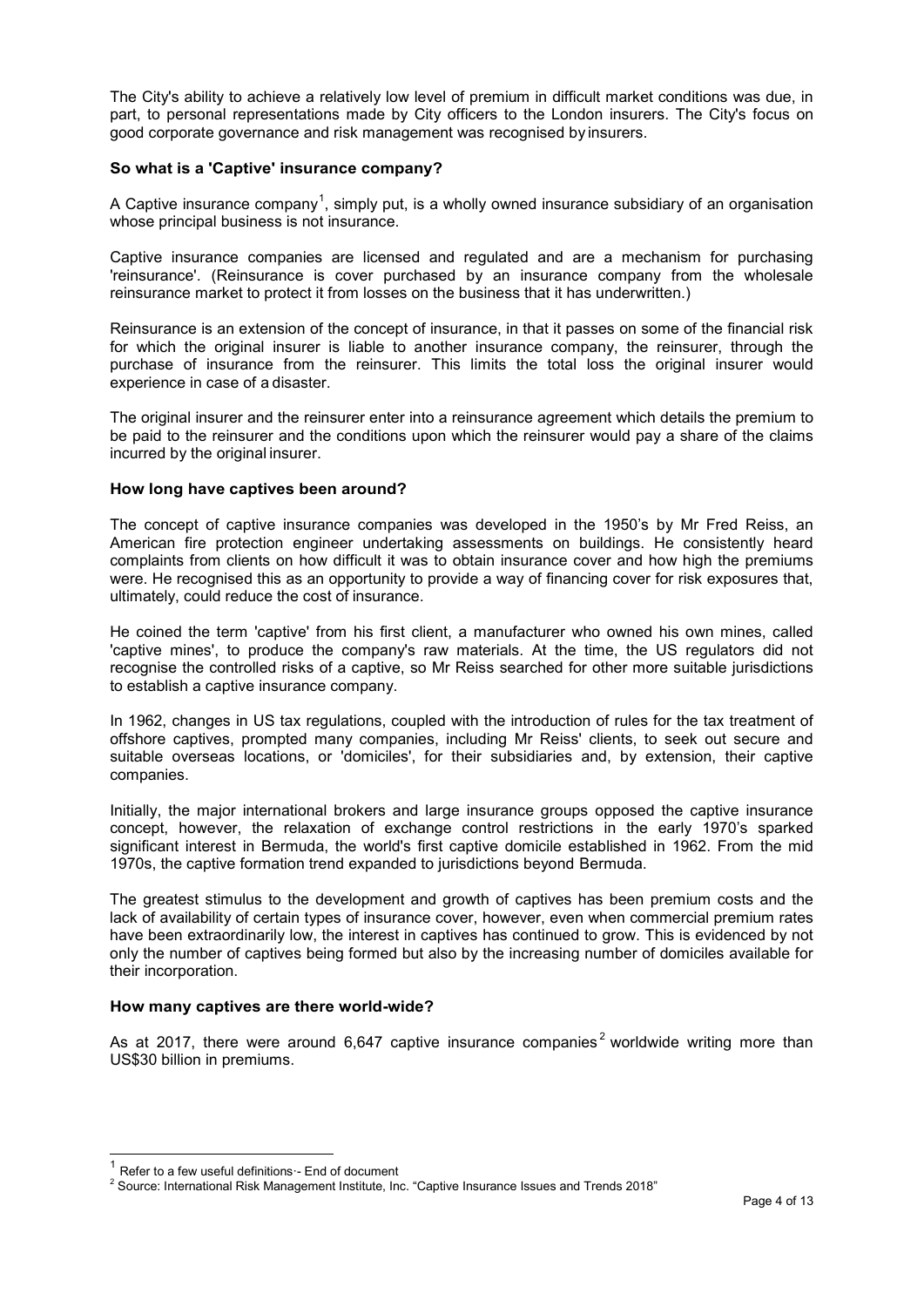# <span id="page-4-0"></span>**Why did the City establish a captive insurance company?**

Historically, the City paid millions of dollars annually in premiums and claims under the different categories of insurance with cover provided by both Australian and UK insurers.

In 2003, faced with escalating insurance costs and reduced cover due to the terrorist attack on the World Trade Centre on 11 September 2001 and the HIH Insurance collapse, the City started exploring the possibility of alternatives to insuring in the traditional market.

Around this time, the most catastrophic loss ever experienced by the insurance industry occurred as a result of Hurricane Katrina, the estimated cost to the insurance market being in excess of \$US76 billion. To put this in perspective, this was around three times the loss experienced by the insurance industry following the September 11 terrorism attack. The anticipated impact of Hurricane Katrina was that reinsurance cover would cost significantly more for both insurance underwriters and companies and these increases would flow through to the retail insurance market with expected premium increases for property risks to be around 40% and for liability risks, around 25%.

Investigations into the City establishing a captive continued with a feasibility study completed in 2006 to look at the nature of captive insurance and to increase the understanding of its role and its relationship to traditional insurance and reinsurance markets.

Further due diligence included various reviews undertaken by the Department of Local Government, Treasury, Queensland Audit Office, the City's Audit Advisory Board and the City's Internal Audit branch.

A business case was prepared and considered in 2006 with the Council duly deciding to establish a captive in Guernsey. Heritage Insurance Management Limited, the leading independent captive insurance manager in Guernsey, was appointed as manager following a tender process.

The outcome was that the Council resolved on 7 November 2006 to approve the establishment and operation of a captive insurance company.

The inaugural board meeting of the captive (Gold Coast City Council Insurance Company Ltd) was held on 27 June 2007 following the approval of the Business Plan and issue of an insurance license by the Guernsey Financial Services Commission.

Importantly, the establishment of the captive further strengthened the corporate governance capability of the City and was an appropriate next step as it sought to maximise the value of its overall insurance spend over time and manage its risk profile in a manner befitting its reality as one of Australia's largest public, private or not-for-profit organisations.

#### <span id="page-4-1"></span>**Why is Guernsey the domicile and not Australia or elsewhere?**

Utilising an Australian incorporated company as a captive insurer was not a viable option as Australia did not have legislation covering the prudential framework for financial operations. At the time of the captive's establishment, there were concerns that people in Australia were acquiring insurance cover from offshore foreign insurers, without the protection of prudential regulation to ensure that in the event of a claim being made, the insurer was capable of paying a successful claim.

Outside of Australia, there were four viable domiciles originally considered, being Bermuda, Guernsey, Isle of Man and Gibraltar.

Of these, Guernsey and Bermuda were mature captive domiciles, and, of the two, Guernsey's regulations were more robust. In addition, Guernsey offered more flexible investment options and was physically close to the London insurance market.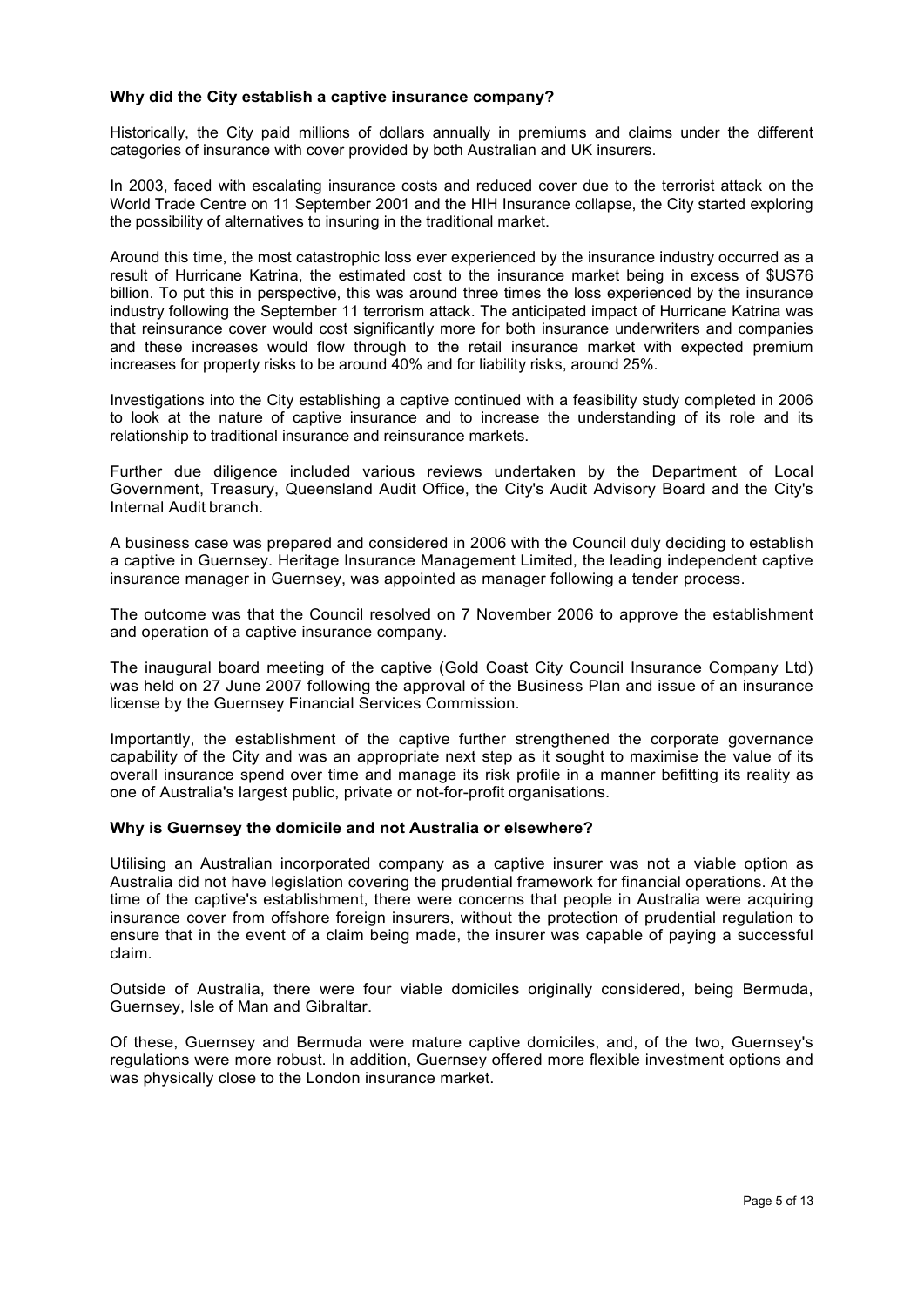Due diligence undertaken as part of the feasibility study in 2006 confirmed Guernsey as the preferred domicile as:

- it is considered to be Europe's leading captive insurance centre
- it is recognised by the Eurozone, London and other markets as a legitimate and acceptable jurisdiction with which to conduct trade (a captive cannot trade without an insurance license from an endorsed jurisdiction)
- companies incorporated in Guernsey are not subject to any form of currency or monetary control. They may, therefore, trade and maintain bank accounts in any currency or country and are completely free to remit, repatriate or otherwise transfer funds
- it is committed to financial anti-secrecy rules and key standards of tax and banking openness
- its legal system is based closely on the English (and, thus, Australian) legal system
- it has excellent banking and investment facilities
- every insurer is required to appoint:
	- $\circ$  a resident 'general representative', a position generally filled by the insurance manager
	- $\circ$  an independent approved firm of auditors to report on the statutory financial statements
- $\bullet$  there are no tax implications<sup>[3](#page-5-1)</sup>

#### <span id="page-5-0"></span>**Guernsey regulatory environment**

Guernsey is a British Crown dependency and has its own Parliament responsible for internal affairs however matters such as defence are the responsibility of the British Government. While it is not a member of the European Union, it has a special relationship with it, being treated as part of the European Community for the purposes of free trade in goods.

A key reason for selecting Guernsey as the captive domicile was the strength of its regulatory environment. Guernsey's current insurance laws, which came into effect on 5 November 2002, are:

- Insurance Business (Bailiwick of Guernsey) Law 2002
- Insurance Managers and Insurance Intermediaries (Bailiwick of Guernsey) Law 2002

The 2002 laws incorporate improvements based on sixteen years' experience of the original 1986 law and ensure that Guernsey law is compliant with the Core Principles of the International Association of Insurance Supervisors. The 2002 insurance laws are supported by various Regulations, Codes and Rules produced by the Guernsey Financial Services Commission.

The laws create a broad regulatory framework for insurance business in Guernsey. They deal with general issues concerning the licensing of insurance companies, managers and intermediaries including establishing various restrictions on, and requirements of, licensees. They also make specific provision for winding up insurance companies and set out the powers of the Guernsey Financial Services Commission and procedures for representations and appeals in relation to the decisions of the Commission. The Commission has the power to issue such codes of practice which it considers necessary to provide guidance as to the duties, requirements and standards to be adopted and the procedures and best practices to be observed by persons carrying on insurance business. The key aspects of the laws include:

- solvency maintenance requirements
- documents and information to be filed with the annual insurancereturn
- provisions for 'whistle blowing' by auditors, actuaries, directors and others
- provision for meetings between the board, auditors and the Guernsey Financial Services Commission
- formalisation and expansion of the licensing requirements including:
	- o expanded requirements for financial projections

<span id="page-5-1"></span> $^3$  The tax position in Guernsey is that the captive pays corporation tax at a rate of 0%.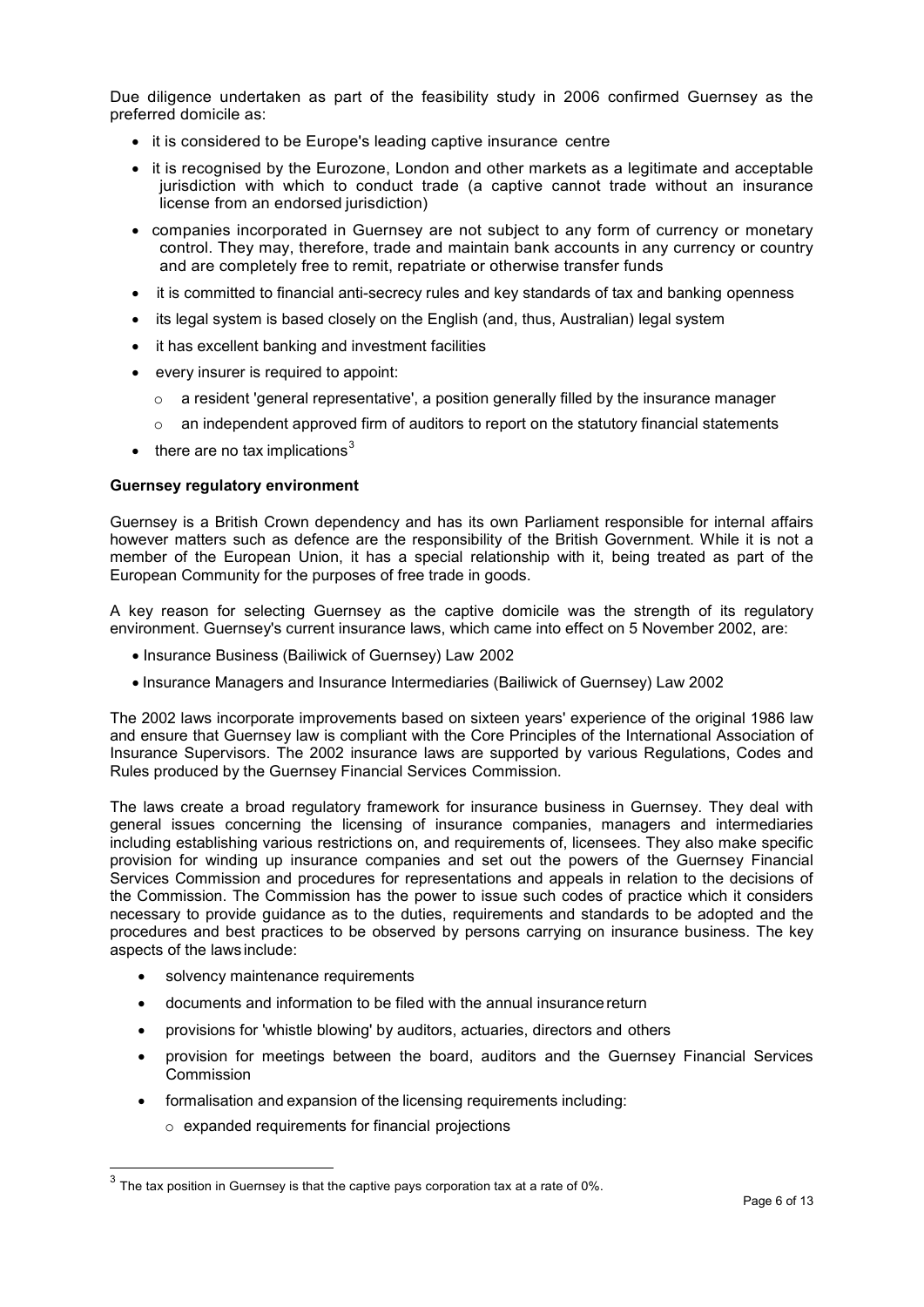- o explicitly stating the strategy for managing insurance risks
- $\circ$  explicitly stating the investment policy
- $\circ$  the appointment of officers responsibility to monitor compliance and to detect, monitor and report on money laundering activities
- the Corporate Governance Code, which includes:
	- $\circ$  a requirement for the board to ensure that management is competent
	- $\circ$  a minimum of one director independent of the company owners and managers
	- $\circ$  a requirement that the balance of board composition between the company owners and managers be considered at least annually
	- $\circ$  a requirement for strategic objectives of the company to be stated explicitly
	- o a compulsory declaration of conflicts of interest
	- o a policy of fair and arm's lengthdealing
	- o a statement of directors' duties
	- $\circ$  board responsibility for internal control procedures and operational risk assessment, various annual reviews and reports to the board, as required
	- $\circ$  a requirement for directors' personal details lodged with the Commission to be kept up to date at all times. Among other requirements, a director must provide a detailed personal and business history for at least the past ten years. Corporate directors are not permitted to sit as director on a licensedinsurer.

Licensed insurers are required to comply with the codes and rules and failure to do so is a contravention of a condition of the insurer's license. Contravention of a condition of a license is an offence.

# <span id="page-6-0"></span>**What are the benefits of a captive?**

A captive offers the following potential benefits:

- Reduction or stabilisation of the cost of insurance over a period of time
- Lower expenses because a captive has no marketing expenses, reasonable underwriting costs and low administration costs of around 1-5% (unlike a traditional insurer which charges a considerably higher rate merely to cover expenses)<sup>[4](#page-6-1)</sup>
- Ability to negotiate lower premiums because of good claims experience. The premium paid to the captive reflects the claims experience of the City only and does not factor in the poor claims records of other companies or Councils
- Credit rewards for good claims experience compared with the traditional insurance market which often prices premiums according to broad industry classifications, based on the claims record of the industry, the implication being that a company with a good claims record is likely to be subsidising the premiums of those with poorer claims records
- Investment income which benefits the captive rather than an external insurer
- Increased cash flow
- Better performance by prompt payment of claims and by having more flexible premium payments
- Direct access to the reinsurance market which is a benefit because reinsurers work on lower expense ratios than direct insurers and often charge lower premiums
- Insuring risks which are either impossible to insure in the traditional insurance market or which demand unreasonably high premiums
- Being in partnership with the reinsurer allows the captive to utilise what is on offer in the global insurance market (and not merely having to avail itself of a 'package' negotiated by someone else), and tailor its insurance policies accordingly
- Increased awareness and understanding of risk management

<span id="page-6-1"></span>Page 7 of 13  $4$  Captive industry experts suggest a traditional insurer may charge up to 25% of its premium cost for administration costs.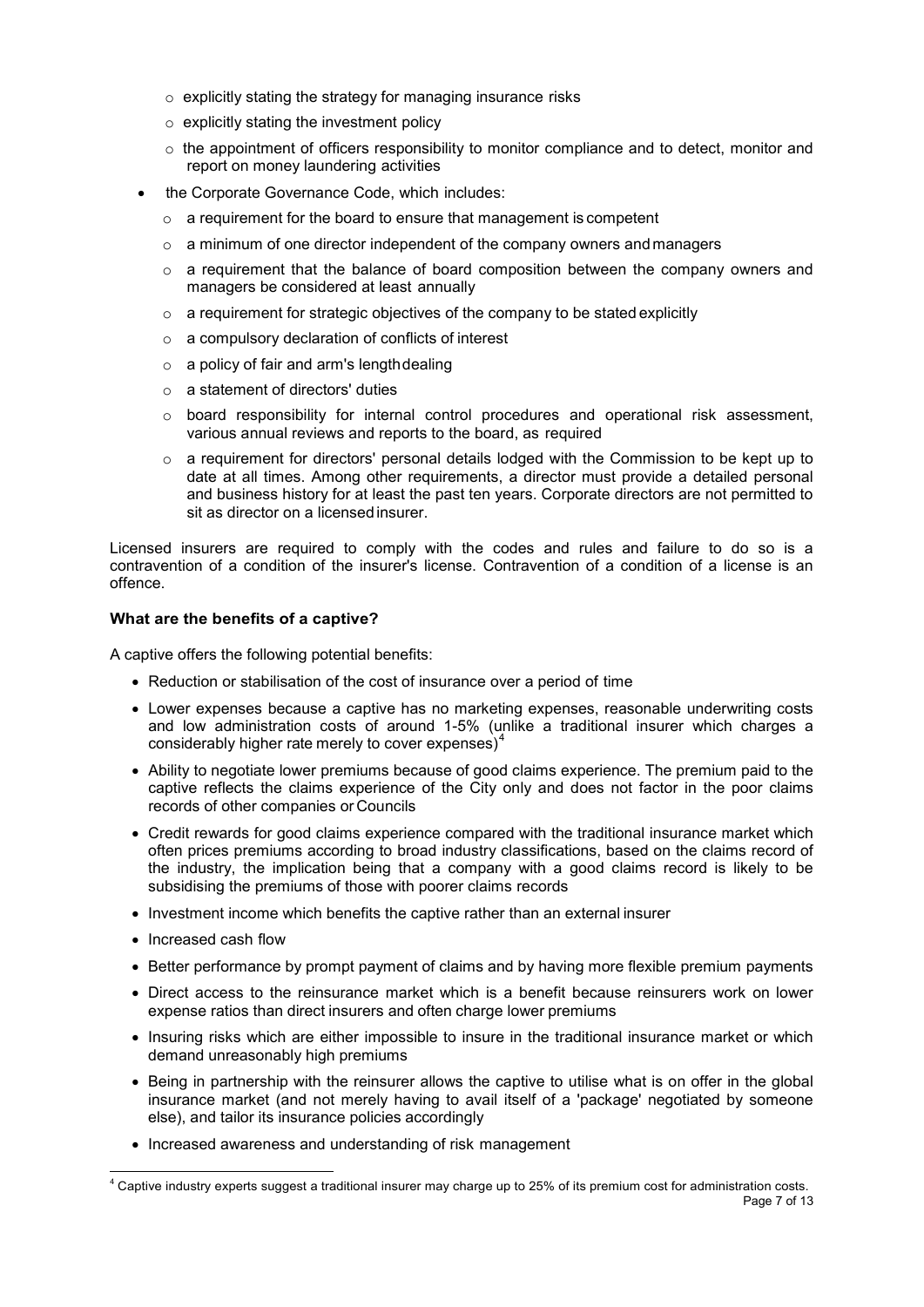Following the establishment of the City's captive, a range of issues of particular significance were addressed including:

- A review of the City's overall insurance arrangements to ensure the best value
- A review of the City's brokerage arrangements
- A detailed review of particular insurance policy wordings
- The establishment of an incident reporting system and comprehensive claims management
- The review of the need for some of the insurance policies then held

Even from the early days of the City's captive, it achieved:

- Improved policy wording (thereby providing improved cover or clarity of cover)
- Improved management of claims costs
- Additional cover
- Improved cash flow and investment income
- Credit for the City's good claims experience

#### <span id="page-7-0"></span>**Types of insurance**

Aside from Workers Compensation, the captive provides cover for the City's main insurance risks, and the City also has direct insurance in the external insurance market at a high level beyond that provided by the captive.

In general terms, therefore, the City has in place a mix of:

• Self-insurance or 'deductibles'

The City pays the first \$20,000 for each accepted claim or 'loss' across all categories of insurance. These claims are managed by the City's Legal Services branch.

• Captive and External Market Insurance

The City insures a significant proportion of its risks with its captive insurer. Several minor policies were not transferred to the captive either because separate policies were required or because the premiums charged by the traditional market were negligible. These included cover for:

- o commercial business
- o buskers' liability
- o medical malpractice
- o excess workers' compensation insurance
- $\circ$  a number of City owned residential properties
- o environmental impairment

The City is currently in the third year of its fourth, three-year insurance contract via the captive which provides cover for:

- $\circ$  Industrial Special Risks physical loss, destruction or damage to property belonging to the City, including some assets such as buildings, stock, plant and machinery. Cover provides for the reinstatement or replacement of damaged property.
- $\circ$  Public Liability, Products and Pollution loss or damage to a person's property or to them personally, caused by the failure of a product or service. This also covers the City's motor fleet liability for claims not otherwise covered under its motor vehicle third party liability policy.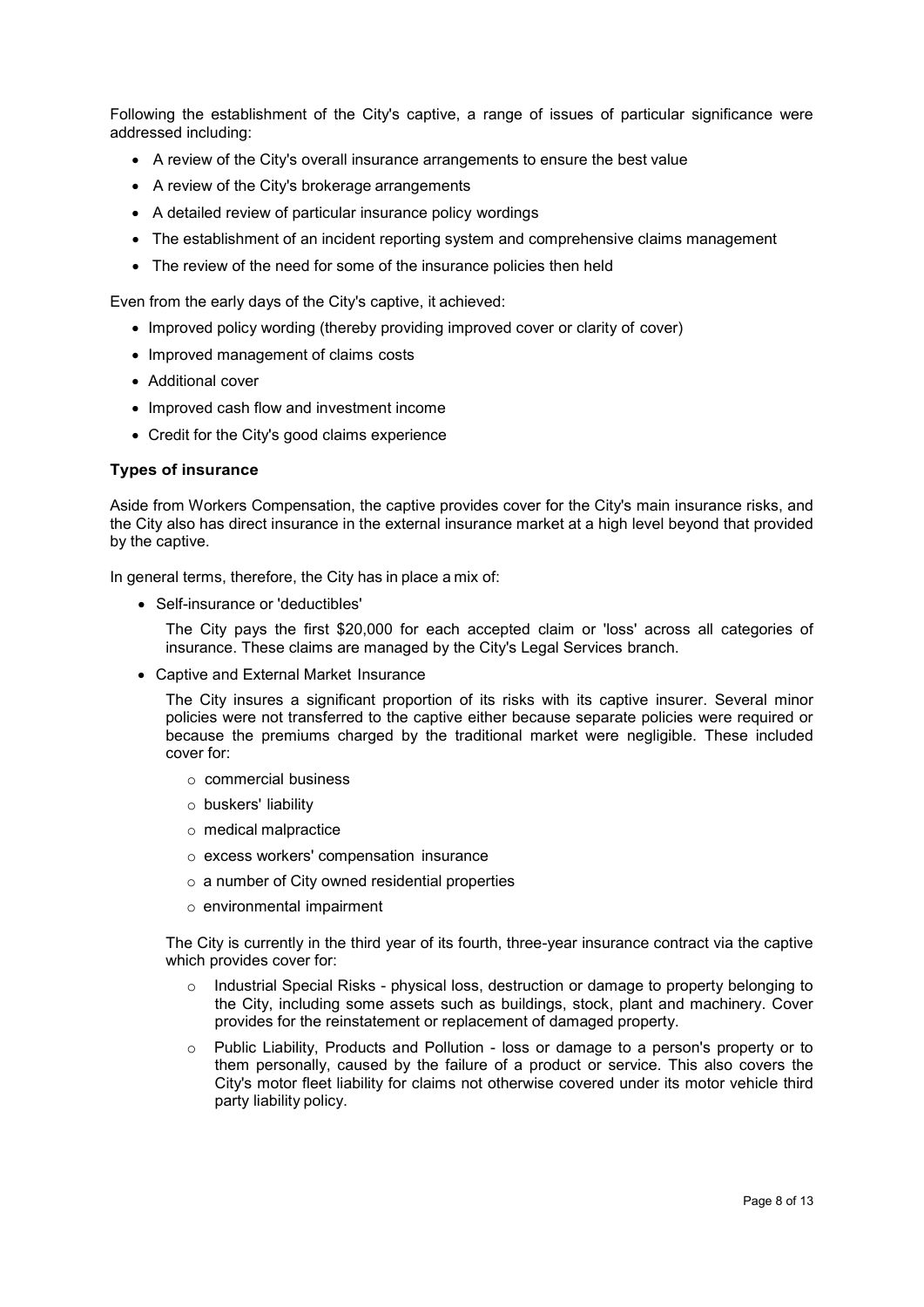- $\circ$  Contract Works Material Damage and Contract Works Liability loss or damage arising out of works including engineering works, works under construction, mechanical installation or erection, project materials stored on and off-site, hired and contractor's plant and equipment. It also includes cover for damage to property or personal injury to third parties arising from construction activities both on and off a work site. It does not cover situations where the risk is transferred to a contractor.
- o Motor Accidental Damage
- $\circ$  Professional Indemnity for claims of negligence or breach of duty arising from an act in the performance of professional services.
- o Terrorism mandatory in Australia.
- Reinsurance
	- $\circ$  Purchased by the captive every three years, the intent of reinsurance is to reduce the risk of loss to the captive in respect of the covers it underwrites. By purchasing reinsurance cover, the captive is protected against significant losses.
- Excess or 'catastrophic' insurance cover
	- o Purchased by the City directly from the traditional insurancemarket.

# <span id="page-8-0"></span>**Investment strategy**

The captive has a formal investment strategy approved by the board. All banks are individually approved by the board and have a minimum Standard & Poor's credit rating of "A". The captive also invests with the Queensland Treasury Corporation Capital Guaranteed Cash Fund.

# <span id="page-8-1"></span>**Today**

Guernsey continues to be, by a considerable margin, Europe's leading captive insurance centre. It services Europe's needs and is the base for insurance subsidiaries from major companies worldwide, including from Australasia. The reasons for this is include:

- Guernsey has always positioned itself to meet the highest possible insurance regulatory standards. In an assessment by the International Monetary Fund, it received the highest score ever for any jurisdiction in the world, marked against the Core Principles of Insurance Supervision, issued by the International Association of Insurance Supervisors.
- Guernsey's standards have resulted in a highly trained and professional work force, working to the highest standards of corporate governance, which are laid down in legislation.
- Guernsey's proximity to the important London insurance market (less than an hour away) ensures a wealth of contacts which greatly assist in renewal negotiations.
- Guernsey was one of the few locations given the 'all clear' by world leaders at the G20 summit in 2009. The summit had resolved to establish a 'blacklist' of tax havens which did not agree to sign up to financial anti-secrecy rules and key standards of tax and banking openness and a 'grey' list for those who agreed, but had not implemented, the rules and standards.
- Guernsey's tax standards were endorsed in April 2013 by the Organisation for Economic Cooperation and Development's (OECD) Global Forum on Transparency and Exchange of Information for Tax Purposes. This followed a rigorous examination by expert assessors of Guernsey's legal and practical framework for the exchange of tax information internationally.
- Guernsey has demonstrated an ongoing commitment to exceeding and not merely meeting, international standards in tax transparency and is now recognised as meeting the highest global standards of international tax co-operation.

Cost savings to the City have resulted from having a Guernsey-based captive, including being able to deal with the wholesale reinsurance market and to demonstrate that risks, as far as possible, are being minimised, thus attracting better rates of reinsurance.

In 2010 a comprehensive review was undertaken of insurances held by the City and those on offer via alternative insurance models and the City's insurance program compared very favourably.

<span id="page-8-2"></span><sup>&</sup>lt;sup>5</sup> Cover for Councillors and Officers Liability is separately insured.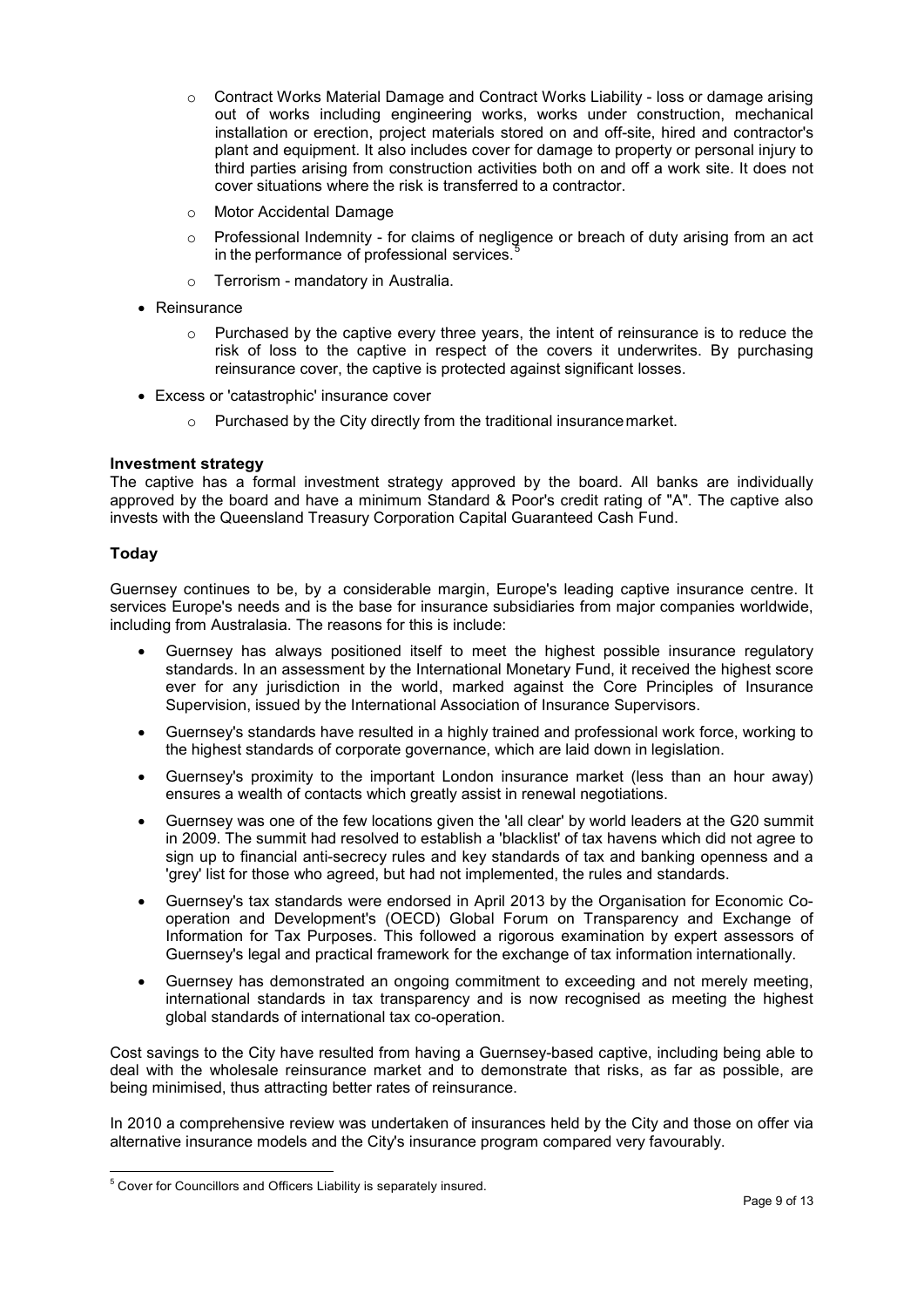# <span id="page-9-0"></span>**Company business plan**

The Business Plan sets out:

#### <span id="page-9-1"></span>*Strategic Objectives*

These are to retain value for the City by reducing or eliminating insurance premiums paid to unrelated or third party insurers and to avoid or mitigate the disadvantages of the traditional insurance market, by:

- providing more stable premium rates in comparison to the unpredictable swings typical of the traditional market
- providing cover for risks where either cover is not available or is too highly priced in the traditional market
- providing access to the reinsurance market
- negotiating reduced premiums on the basis of successful claims management or history
- providing or facilitating non-traditional structured risk or financing solutions

#### <span id="page-9-2"></span>*Governance Policy*

The Business Plan sets out the information and compliance framework as required by the Finance Sector Code of Corporate Governance and other insurance laws, regulations, rules and codes. It is supported by compliance checklists and policies, procedures and compliance manual etc.

The captive board's policy is that private transactions, self-dealing, preferential treatment of internal and external entities, and other trade practices of a non-arm's length nature, shall not be conducted by the captive.

#### <span id="page-9-3"></span>*Market Conduct*

The captive does not issue policies or market its services to the public or deal directly with the public, nevertheless, it has adopted a complaints handling procedure as required by the Finance Sector Code of Corporate Governance.

#### <span id="page-9-4"></span>*Operational Risks and Internal Control Procedures*

The captive maintains a Risk Assessment Plan which documents a number of potential risks and related control measures, including:

- underwriting and reserving (a normal trading risk)
- reinsurance (including the credit state of reinsurers)
- investment strategy and liquidity management
- adequacy of capital resources and margin of solvency
- oversight of company assets
- accounting procedures and management of information
- disaster and business continuity information and communication technology loss resulting from a failure of information communications technologysystems

The risk register is maintained by a Risk and Audit Committee, and reviewed at each board meeting to ensure all significant risks are being adequately measured, monitored and controlled.

#### <span id="page-9-5"></span>**The captive board**

The captive board comprises an independent chairman and two executive members utilising the professional expertise and experience of the insurance manager, all three of whom are based in Guernsey and independent of any other Gold Coast affiliation, along with Council's CEO and City Solicitor.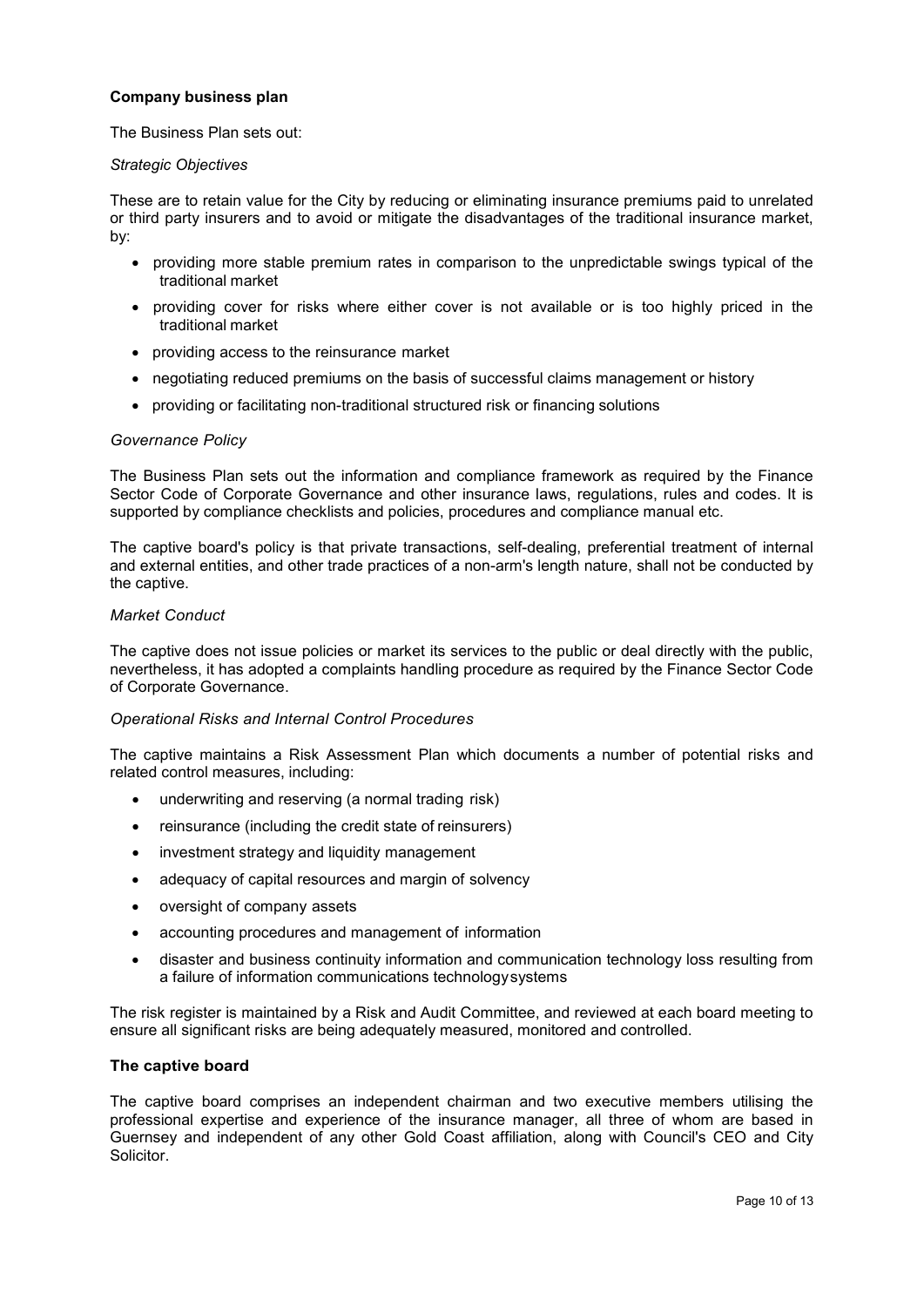The board has controls and procedures in place to ensure the captive is prudently managed in accordance with relevant Guernsey laws and regulations. The board's composition is reviewed annually to ensure its members have the skill, knowledge, experience, commitment and independence to effectively oversee the captive's operations.

#### <span id="page-10-0"></span>**Members of the board**

#### <span id="page-10-1"></span>*Chairman of the board*

**Diane Colton:** On the retirement of Mr Steve Butterworth in June 2018, Diane Colton, who was initially appointed to the Board on 1 January 2018, was appointed to the position of Chairman.

Diane has worked in the insurance industry for 25 years. She worked for a UK life insurance company before moving to insurance regulation in Guernsey where she spent 15 years working up to the position of Director.

She had responsibility for all aspects of regulation of the insurance sector and co-ordinated the work required for international assessments of Guernsey's regulatory framework. Diane had an active role with the International Association of Insurance Supervisors being a member of the Technical Committee, Reinsurance Subcommittee and the Task Force for reviewing the Insurance Core Principles. She also chaired the Fraud Subcommittee, the Captive Paper Guidance Group and the Market Conduct Subcommittee.

She has conducted training seminars in the Lebanon and Kazakhstan on behalf of the Financial Stability Institute. She has also carried out work on behalf of the World Bank.

Diane is a Fellow of the Chartered Insurance Institute, a Chartered Insurance Practitioner and a Specialist Member of the Institute of Risk Management.

#### <span id="page-10-2"></span>*Other board members*

**Mr Kevin Rye** started his insurance career in 1975. In 2003, he became a Director of Artex Risk Solutions (Guernsey) Limited ('Artex') and is responsible for the development and ongoing management of all captive business. He retains ultimate responsibility as Client Service Director to a number of Artex's major captive clients.

**Mr Nick Heys** has been in the insurance industry since 1977. He spent 10 years with the reinsurance broker Jardine Thompson Graham, latterly as a Divisional Director. He joined Polygon Insurance Management, the forerunner to Artex in 1997. Mr Heys was appointed as Managing Director of Artex Guernsey in 2008, and is currently CEO of Artex International.

**Mr Dale Dickson PSM, CEO City of Gold Coast,** was appointed CEO in 2003. He has a Bachelor of Business, a Graduate Diploma of Management and a Master of Public Policy and Management. His professional memberships have included:

- Local Government Managers Australia (LGMA) (Qld) Inc (Fellow)
- Society of Local Authority Chief Executives and Senior Managers (SOLACE) (United Kingdom)
- International City/County Management Association (ICMA)

He has received the following awards:

- LGMA (Old) Award for Leadership and Management Excellence 2006
- Governance Professional of the Year 2007 Public Sector Chartered Secretaries of Australia
- Public Service Medal 2014

**Mr David Montgomery, City Solicitor,** was appointed as City Solicitor in 1996. The City Solicitor has a Bachelor of Jurisprudence and a Bachelor of Laws.

Except for the CEO and City Solicitor, all members of the board are based in Guernsey.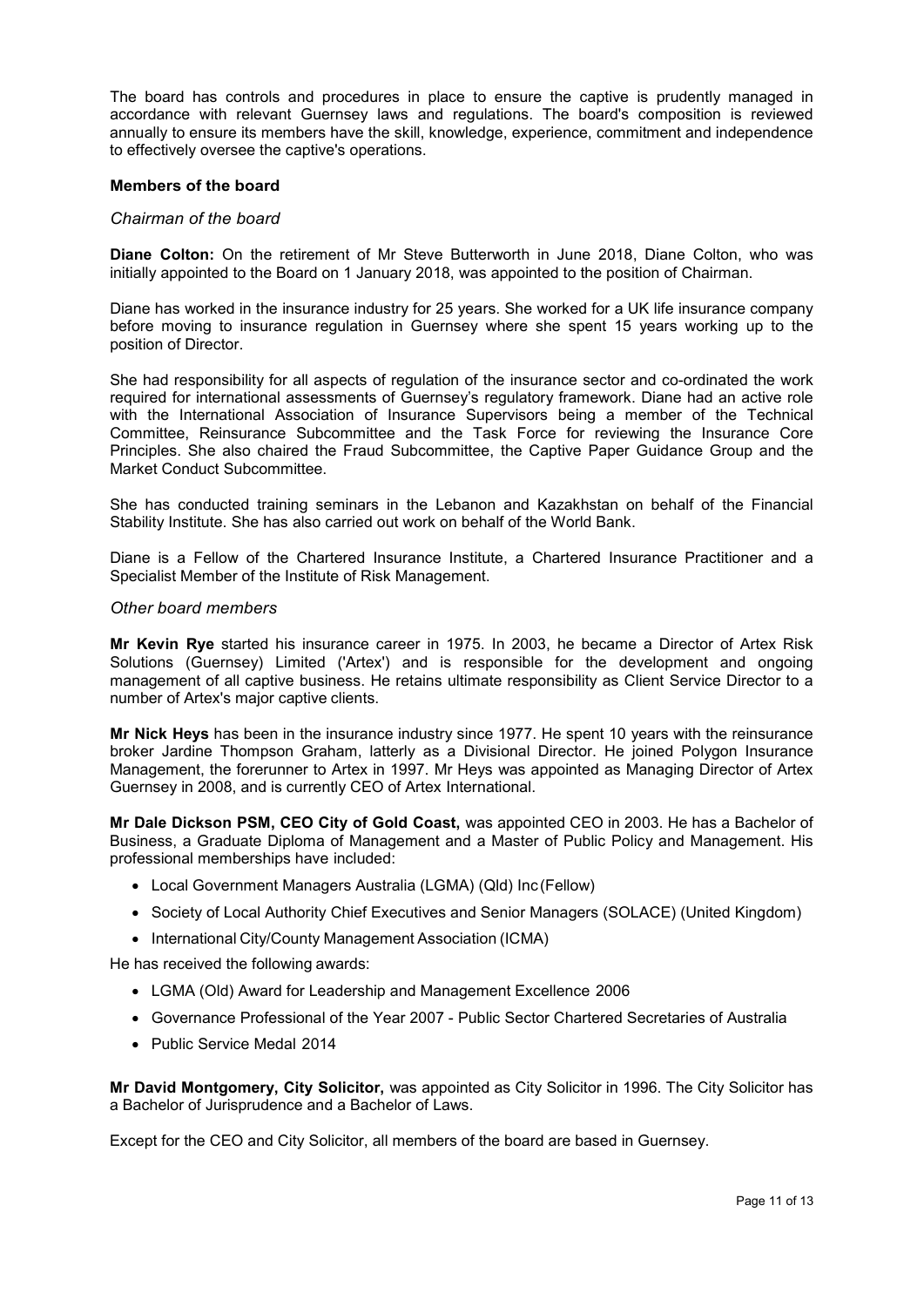#### <span id="page-11-1"></span><span id="page-11-0"></span>**Managers, brokers and auditors** *Managers*

The captive's day to day operations are managed by Artex Risk Solutions (Guernsey) Limited which is part of the Arthur J Gallagher Group. Artex International is one of the largest captive management organisations in the world with representation in 20 domiciles and managing almost 1,000 captive customers from 15 locations.

# <span id="page-11-2"></span>*Brokers*

The captive's broker, Arthur J Gallagher (UK) Ltd, is part of one of the world's largest insurance brokerage and risk management services firms. It provides a full range of brokerage and alternative risk transfer services globally, including claims and information management, risk control consulting and appraisal services. It works in partnership with General Security Australia Insurance (GSA), an Australian broker, to canvass the relevant markets in both Europe and Australia for the most competitive insurance arrangements for the City.

#### <span id="page-11-3"></span>*Auditors*

The captive's auditors are Ernst and Young LLP.

# <span id="page-11-4"></span>**Performance review**

The City's insurance arrangements will continue to be subject to regular review via External Auditors (including the Queensland Audit Office), the Council's Audit Committee, and Council's Governance, Administration and Finance Committee.

Performance is reviewed and reported on as follows: Annually:

- Independent Auditor's Report (in Guernsey)
- Financial Statements for the captive (presented to the Council's Audit Committee)
- Report to the Audit Committee and the Council's Governance, Administration and Finance (GAF) Committee of the past year's insurance results and the current financial year's insurance arrangements

Every three years:

• A report is presented to the Audit Committee and GAF Committee which compares the City's insurance model with alternative models and the original business case for the captive.

The annual and three year review reports which have been tabled to date have indicated that the City has benefited from its captive insurance model (and other insurance arrangements) compared to the alternatives. See earlier comments on this.

#### <span id="page-11-5"></span>**Risk management arrangements**

The City has a strong focus on risk management via its Enterprise Risk Management Framework. The framework is managed by the City's Corporate Risk Branch and incorporates the following:

- Enterprise Risk Management Policy outlines the City's mandate, commitment and responsibilities with risk management as an integral part of all activities. It supports the risk management process enabling risk-based decision-making.
- Enterprise Risk Management Manual aligned to the international risk management standard.
- Risk Management Advisory Committee assists in the management of risk to ensure corporate consistency of approach to risk management.
- Organisational Resilience Program comprises business continuity and incident management plans to ensure resilience in the event of business disruptions. The resilience program forms part of the Annual Risk Calendar to ensure relevant staff are trained, exercised and tested to enable a state of readiness.